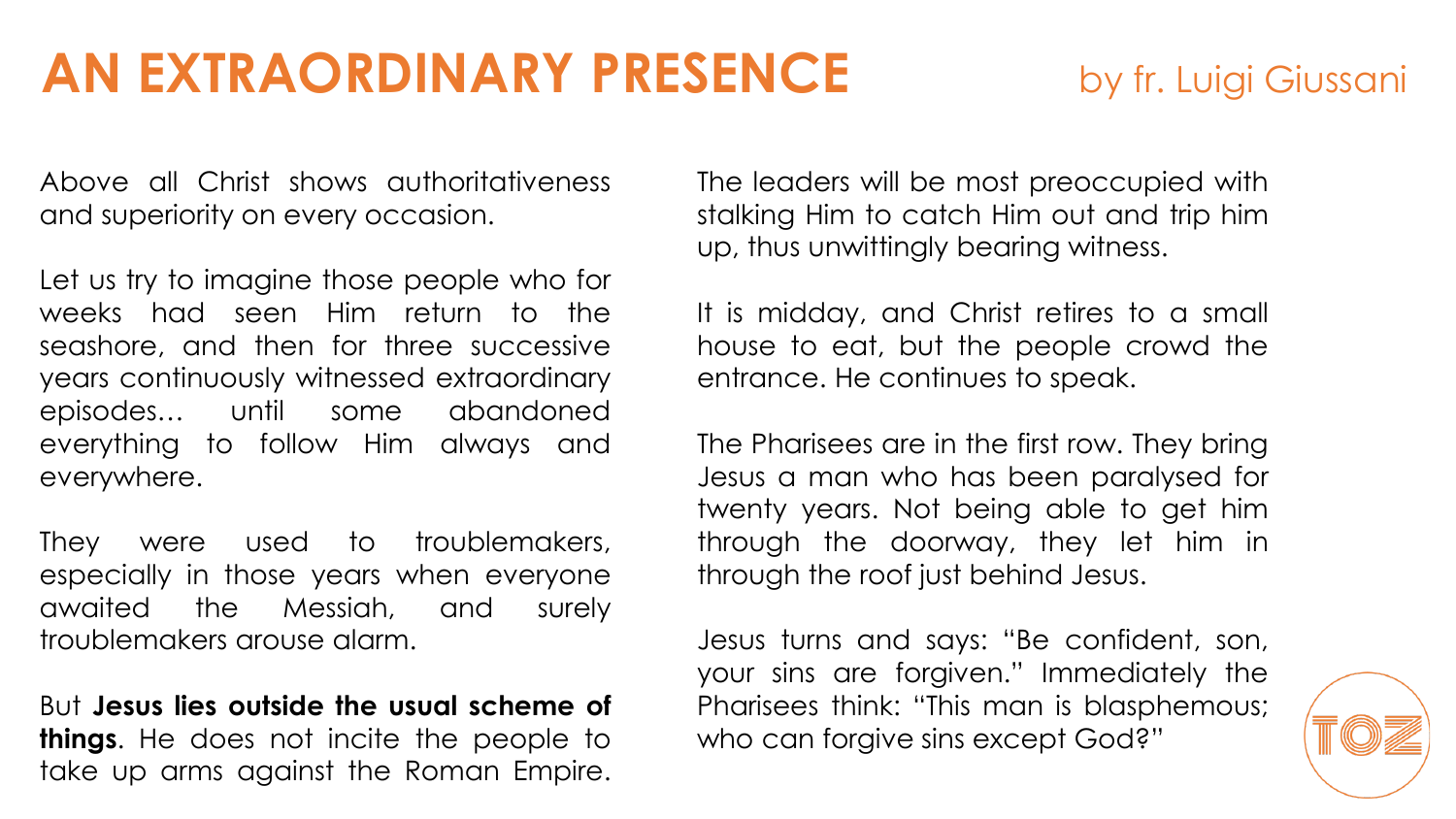Turning from the poor ill man to the people Jesus says: "Now which of these is easier to say, 'Your sins are forgiven' or 'Get up and walk?' But to prove to you that the Son of Man has authority on earth to forgive sins, I say to you: 'Get up, pick up your bed and go home.'" And the man gets up and makes his way amid the understandably loud cries of the crowd.

And such events occur daily: "He arrived in the evening tired of healing" is a refrain in the Gospel.

## Those who follow Him witness His **exceptional command over nature**.

"Then He got into a boat, followed by His disciples. Without warning a storm broke over the lake, so violent that the waves were breaking right over the boat. But He was asleep. So they went to Him and woke Him saying: 'Save us, Lord, we are going down!' And He said to them: 'Why are you so frightened, you men of little faith?' And with that, He stood up and rebuked the winds and the sea; and all was calm again. The men were astounded and said: 'Whatever kind of man is this? Even the winds and the sea obey him.'"

But the most persuasive power, which made Nathanael yield and which takes hold of each of us is this mastery over our minds and hearts: **His understanding**. It is normal for Him to read one's past, to discern one's intentions so that everyone feels that even the secret parts of their human personalities belong to Him.

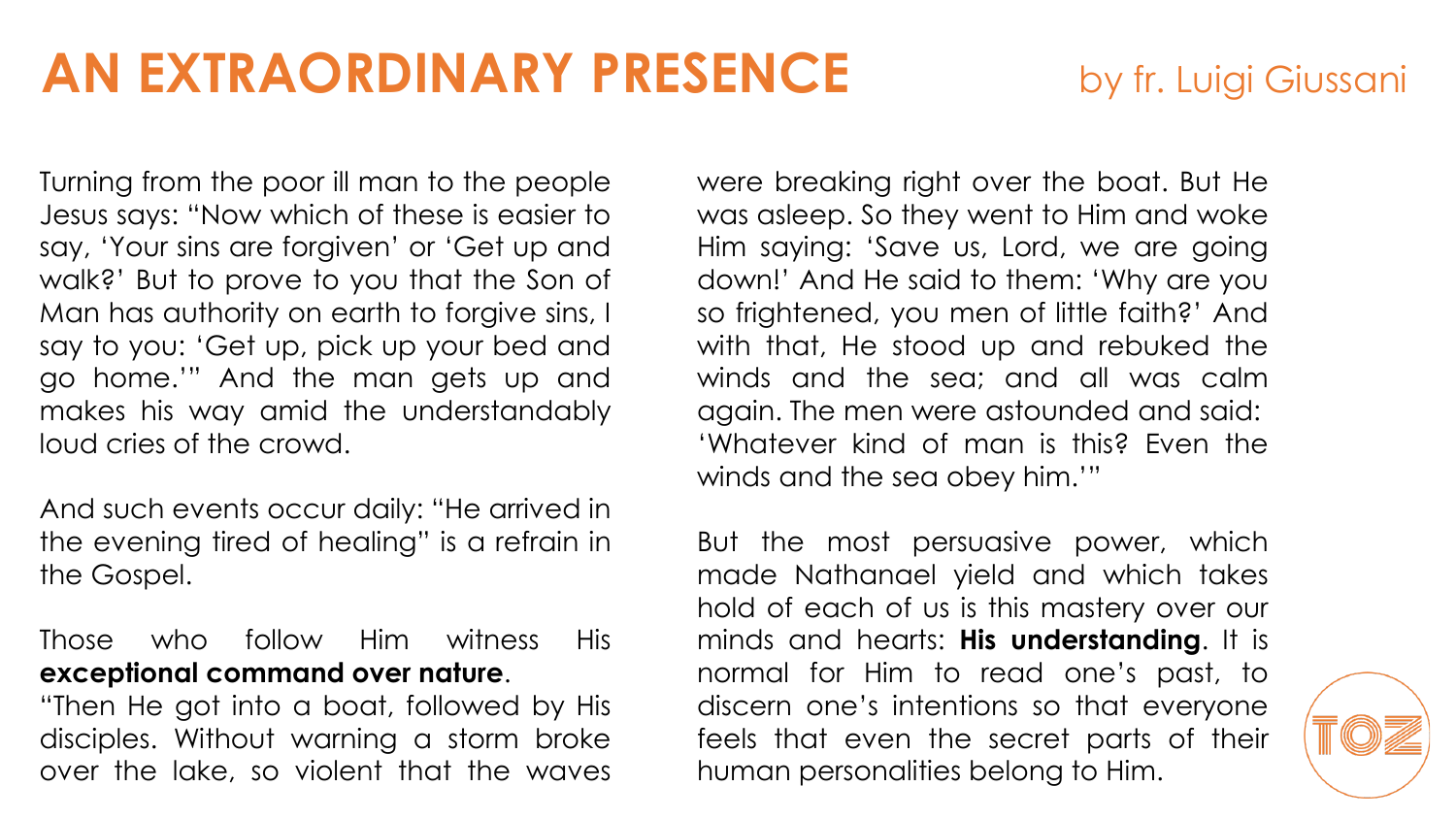He feels tired and sits near a well and a woman comes to draw water. "Give me some water," Jesus asks her, and she begins to tease Him in a rough, tactless manner.

"If you knew who is asking you: 'Give me some water,' you would ask Him for some.

The well is deep and you haven't got a bucket, how can you give me water? ... Go and call your husband."

"But I have no husband." "You are right to say 'I have no husband'; for although you have had five, the one you have now is not your husband." And she relents.

When people met prostitutes or tax collectors they had to keep their distance

so as not to be contaminated by them; this was a rather clever way to make moral law penetrate thick heads.

But He behaved in a completely different way. He even ate with these people.

He entered Jericho and was making his way through the town when a man, whose name was Zacchaeus, one of the senior tax collectors and a wealthy man, made his appearance.

He was eager to see the kind of man Jesus was, but being so short, he could not see Jesus for the crowd. So he ran on ahead and climbed a sycamore tree to catch a glimpse of Jesus, who was to pass that way.